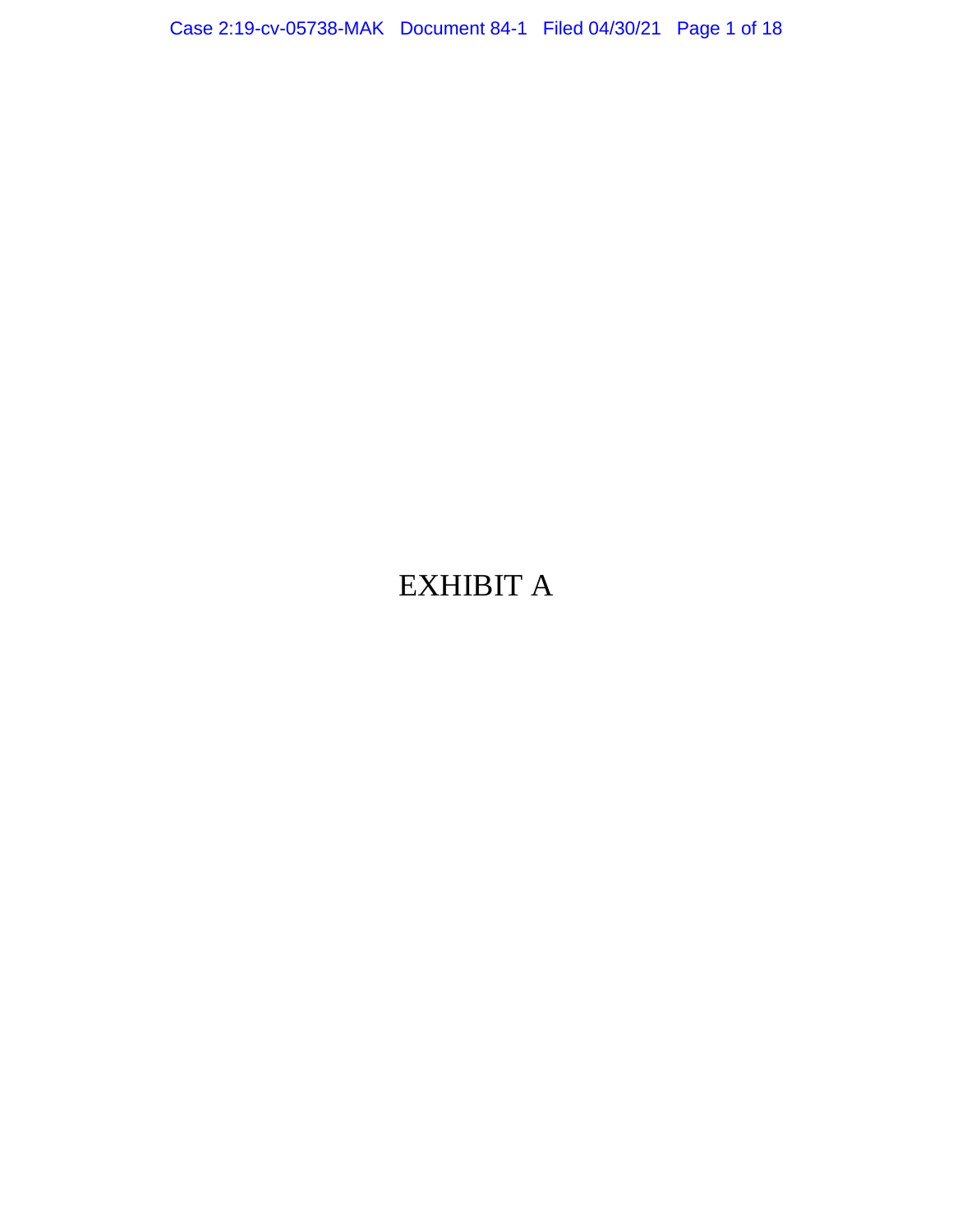# **UNITED STATES DISTRICT COURT EASTERN DISTRICT OF PENNSYLVANIA**

JERRY PINNELL, *et al.*,

Plaintiffs,

vs.

TEVA PHARMACEUTICALS USA, INC. *et al.*,

Defendants.

Case No. 2:19-CV-05738-MAK

# **SUPPLEMENTAL DECLARATION OF JENNIFER M. KEOUGH REGARDING SETTLEMENT ADMINISTRATION**

I, JENNIFER M. KEOUGH, declare and state as follows:

1. I am the Chief Executive Officer of JND Legal Administration LLC ("JND"). JND is a legal administration services provider with its headquarters located in Seattle, Washington. JND has extensive experience with all aspects of legal administration and has administered settlements in hundreds of class action cases.

2. JND is serving as the Settlement Administrator<sup>1</sup> in the above-captioned litigation ("Action") as ordered by the Court in its Order Granting Plaintiffs' Renewed Motion for Preliminary Approval of a Class Action Settlement, Preliminary Certification of Settlement Class, Approval of Class Notice, and Scheduling of a Fairness Hearing ("Order"). This Declaration is based on my personal knowledge, as well as upon information provided to me by experienced JND employees, and if called upon to do so, I could and would testify competently thereto.

<sup>&</sup>lt;sup>1</sup> Capitalized terms used and otherwise not defined in this Declaration shall have the meanings given such terms in the Settlement Agreement.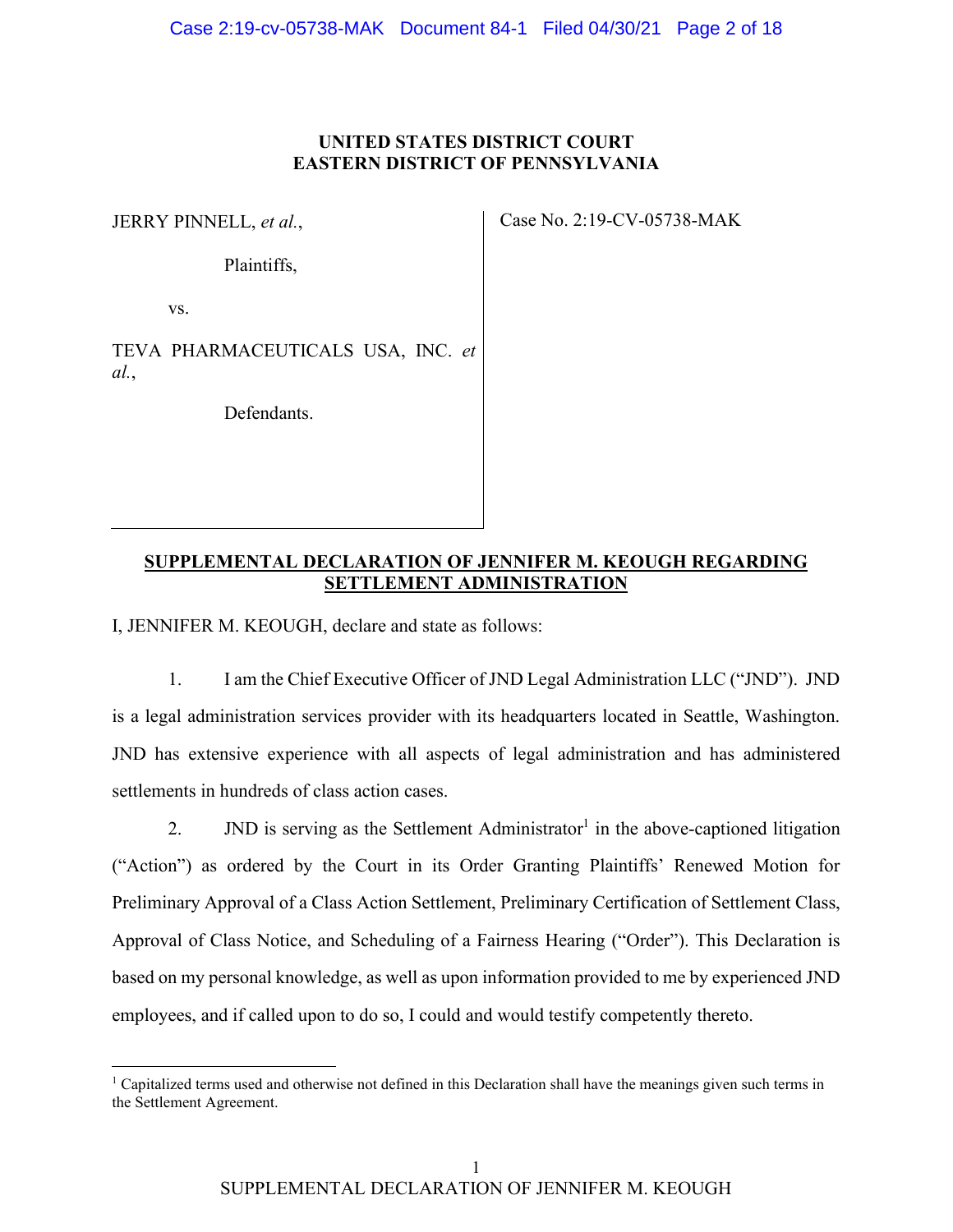#### Case 2:19-cv-05738-MAK Document 84-1 Filed 04/30/21 Page 3 of 18

3. This Supplemental Declaration is intended to supplement my Declaration Regarding Settlement Administration dated March 12, 2021.

#### **CLASS MEMBER DATA**

4. On November 16, 2020 and November 17, 2020, JND received from Defendants 25 spreadsheets containing, among other information, the names, mailing addresses, and Social Security numbers of individuals identified as potential Settlement Class members. The data also identified the potential Class Members' employee numbers and employment status. The spreadsheets contained contact information and other identifying data for a total of 403,631 rows.

5. JND updated the Settlement Class member address information using data from the National Change of Address ("NCOA") database<sup>2</sup>. Further, JND performed advanced address research using the TransUnion skip-trace database to identify current addresses prior to mailing as required under the Order. JND also analyzed the raw data to consolidate duplicate records within the spreadsheets, resulting in 18,611 unique Settlement Class member records. The Settlement Class member data was promptly loaded into a database established for this Action.

#### **MAILED NOTICE AND E-MAIL NOTICE**

6. Pursuant to the Settlement Agreement, on January 6, 2021, JND mailed the Notice ("Mailed Notice") via first-class regular U.S. mail to 18,611 Class Members. A representative sample of the Mailed Notice is attached hereto as **Exhibit A**.

7. As of the date of this Supplemental Declaration, JND tracked 33 Mailed Notices that were returned to JND as undeliverable. Of these undeliverable Mailed Notices, JND performed additional advanced address research and re-mailed five (5) Mailed Notices to updated addresses.

8. As of the date of this Declaration, 18,583 Class Members were sent a Mailed Notice which was not returned as undeliverable (representing 99.85% of Class Members).

<sup>&</sup>lt;sup>2</sup> The NCOA database is the official United States Postal Service ("USPS") technology product which makes change of address information available to mailers to help reduce undeliverable mail pieces before mail enters the mail stream. This product is an effective tool to update address changes when a person has completed a change of address form with the USPS. The address information is maintained in the database for 48 months.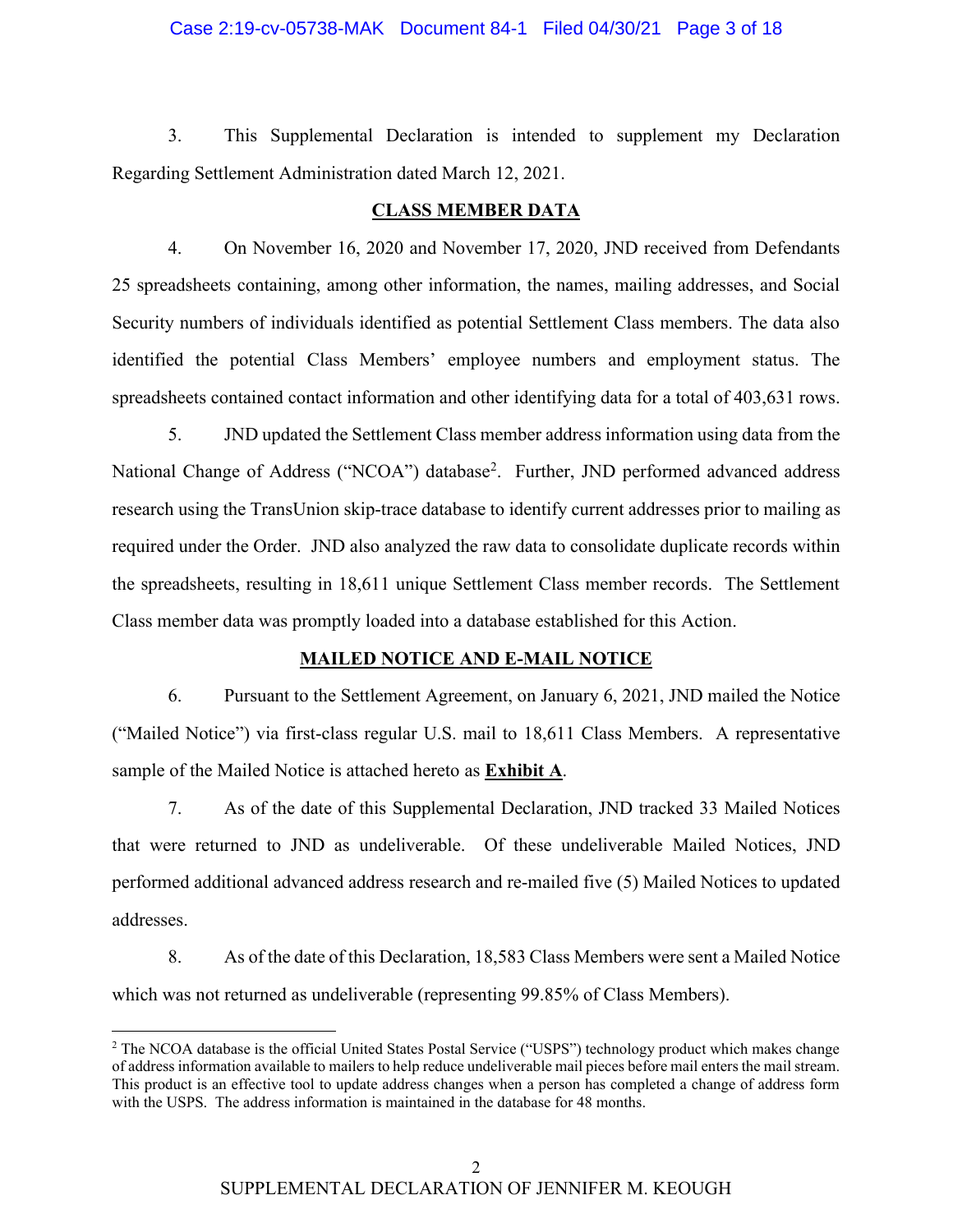#### Case 2:19-cv-05738-MAK Document 84-1 Filed 04/30/21 Page 4 of 18

9. Pursuant to the Settlement Agreement, on January 6, 2021, JND sent an e-mail notice ("E-mail Notice") to 7,311 Class Member e-mail addresses (representing 6,078 unique Class Member records)<sup>3</sup>. Class Members with multiple, valid e-mail addresses were sent an Email Notice to each e-mail address. A representative sample of the E-mail Notice is attached

# hereto as **Exhibit B.**

10. Of the Class Member records with e-mail addresses, E-mail Notices to 146 Class Members were undeliverable. The E-mail Notice was successfully delivered to a total of 5,932 unique Class Member records.

11. As of the date of this Supplemental Declaration, of the 18,611 unique Class Member records, a total of 5,922 Class Members were sent both a Mailed Notice which was not returned to JND as undeliverable and an E-mail Notice that was successfully delivered.

#### **SETTLEMENT WEBSITE**

12. On January 6, 2021, JND established a Settlement Website (www.TevaERISASettlement.com), which hosts copies of important case documents, such as the Settlement Agreement with Exhibits, answers to frequently asked questions, and includes contact information for Class Counsel and the Settlement Administrator.

13. As of the date of this Supplemental Declaration, the Settlement Website has tracked 1,987 unique users who registered 4,201 page views.

#### **TOLL-FREE INFORMATION LINE**

14. On January 6, 2021, JND established a case-specific toll-free telephone number (1- 833-961-3341) for Settlement Class members to call to obtain information about the Settlement. The toll-free number is accessible 24 hours a day, seven (7) days a week.

15. As of the date of this Supplemental Declaration, the toll-free number has received 186 calls.

<sup>&</sup>lt;sup>3</sup> Although JND received a total of 11,954 Class Member e-mail addresses in the original class data, a total of 4,643 e-mail addresses were flagged as invalid and were not attempted in the e-mail campaign.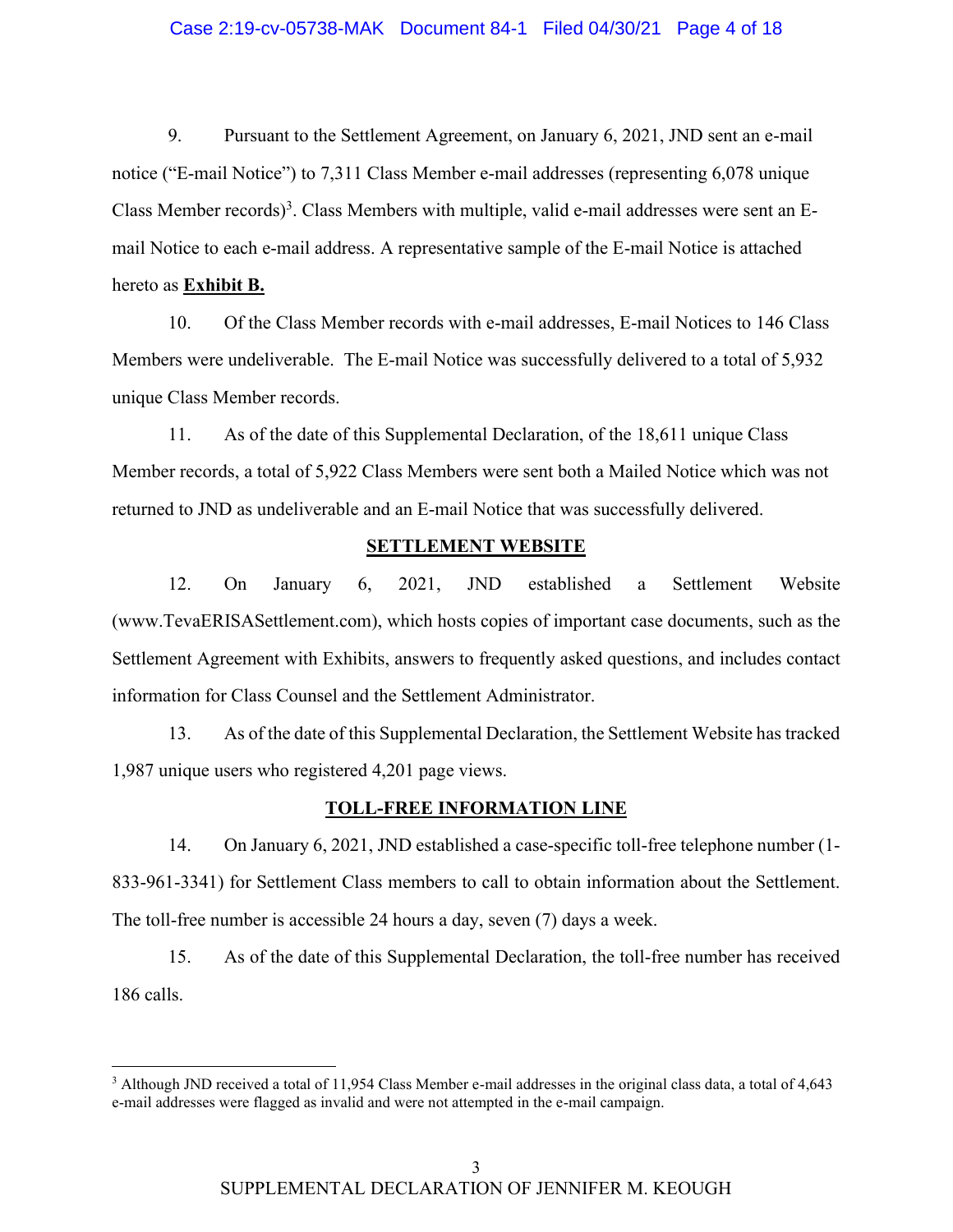#### **REQUESTS FOR EXCLUSION**

16. The Class Notice informed Settlement Class members that pursuant to Federal Rule of Civil Procedure 23(b)(1), Settlement Class members do not have the right to exclude themselves from the Settlement.

#### **OBJECTIONS**

17. The Class Notice informed recipients that any Settlement Class member who wished to object to approval of the Settlement could do so by submitting a written statement to the Court, Class Counsel, and Defense Counsel no later than April 12, 2021.

18. As of the date of this Supplemental Declaration, JND has not received copies of any objections.

I declare under penalty of perjury pursuant to the laws of the United States of America that the foregoing is true and correct.

Executed on April 29, 2021 at Seattle, Washington.

Jenny M. Koarl

JENNIFER M. KEOUGH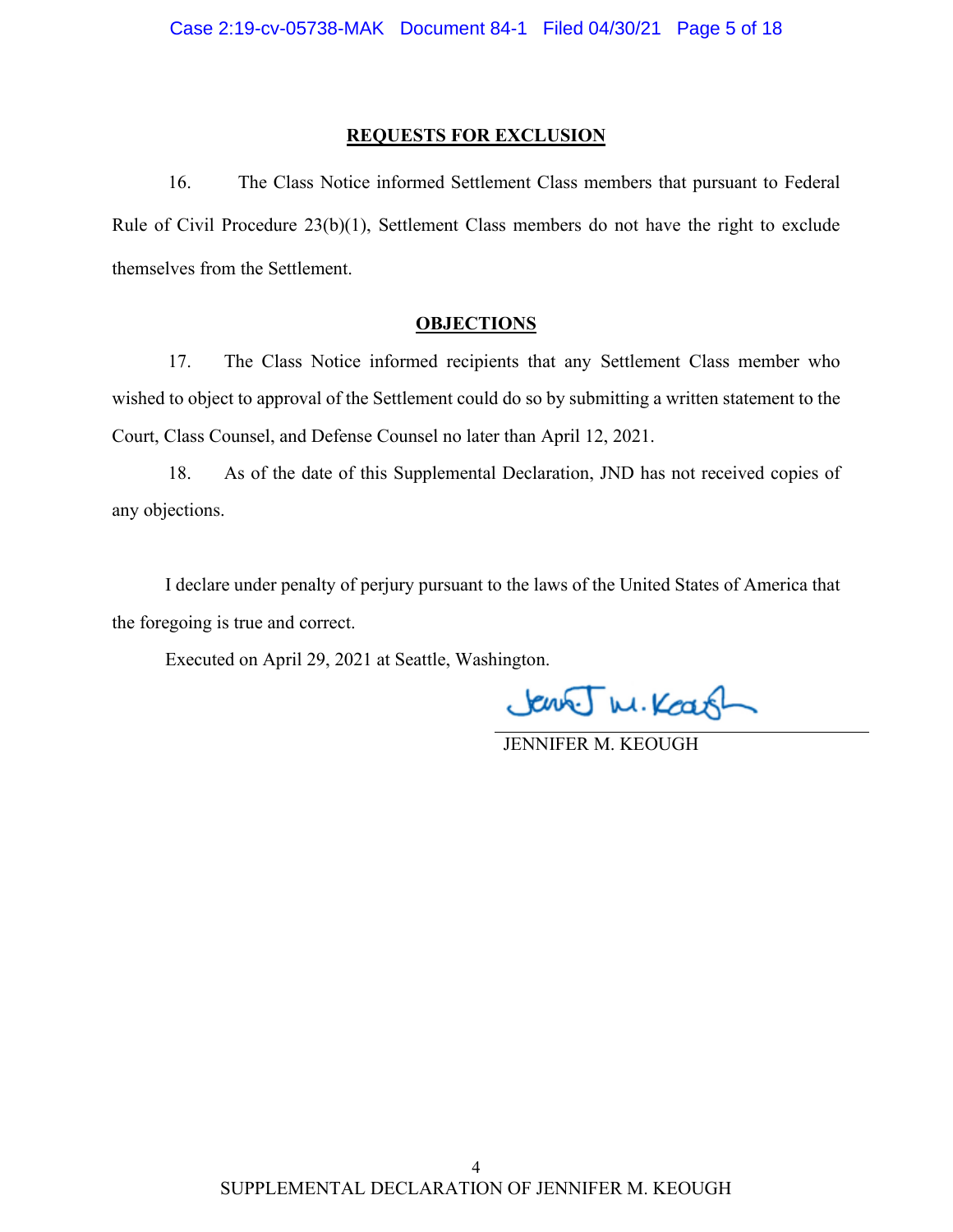# **EXHIBIT A**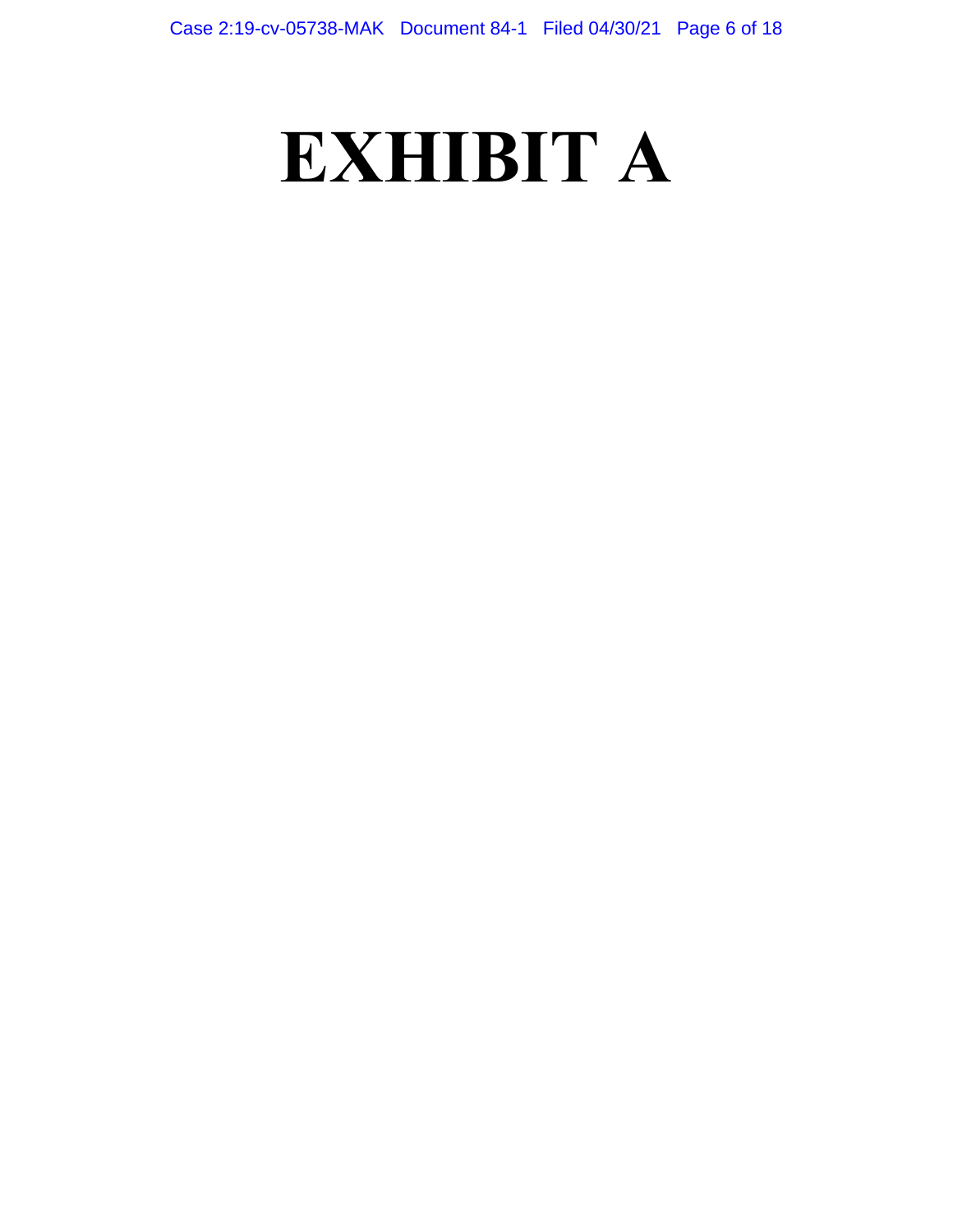#### Case 2:19-cv-05738-MAK Document 84-1 Filed 04/30/21 Page 7 of 18

#### **IN THE UNITED STATES DISTRICT COURT FOR THE EASTERN DISTRICT OF PENNSYLVANIA**

**JERRY PINNELL, et al.,**

**Plaintiffs,**

**Civil Action No. 2:19-cv-05738-MAK**

**v.**

**TEVA PHARMACEUTICALS USA, INC., et al.,** 

**Defendants.**

# **NOTICE OF CLASS ACTION SETTLEMENT**

*A federal court has authorized this Notice*. *This is not a solicitation from a lawyer.*

#### **PLEASE READ THIS NOTICE CAREFULLY AS IT MAY AFFECT YOUR RIGHTS**

You are receiving this Notice of Class Action Settlement ("Notice") because the records of the Teva Pharmaceuticals Retirement Savings Plan (the "Plan") indicate that you were a participant in the Plan who maintained a balance of any amount at any point during the period from December 6, 2013 through June 28, 2019, (the "Class Period"). As such, your rights may be affected by a proposed settlement of this class action lawsuit (the "Settlement"). **Please read the following information carefully to find out what the lawsuit is about, what the terms of the proposed Settlement are, what rights you have to object to the proposed Settlement Agreement if you disagree with its terms, and what deadlines apply.**

This Notice contains summary information with respect to the Settlement. The complete terms and conditions of the Settlement are set forth in a Settlement Agreement ("Settlement Agreement"). Capitalized terms used in this Notice, but not defined in this Notice, have the meanings assigned to them in the Settlement Agreement. The Settlement Agreement, and additional information with respect to this lawsuit and the Settlement, is available at an Internet site dedicated to the Settlement, www.TevaERISAsettlement.com.

The Court in charge of this case is the United States District Court for the Eastern District of Pennsylvania. The persons who sued on behalf of themselves and the Plan are called the "Named Plaintiffs," and the people they sued are called "Defendants." The Named Plaintiffs are Jerry Pinnell, Jeremy Fernandez, and Shane Perrilloux. The Defendants are Teva Pharmaceuticals USA, Inc., the Board of Directors of Teva Pharmaceuticals USA, Inc., and the Teva Pharmaceuticals USA, Inc. Investment Committee. The Action is known as *Pinnell, et al., v. Teva, et al.*, No. 2:19-cv-05738 (E.D. Pa.).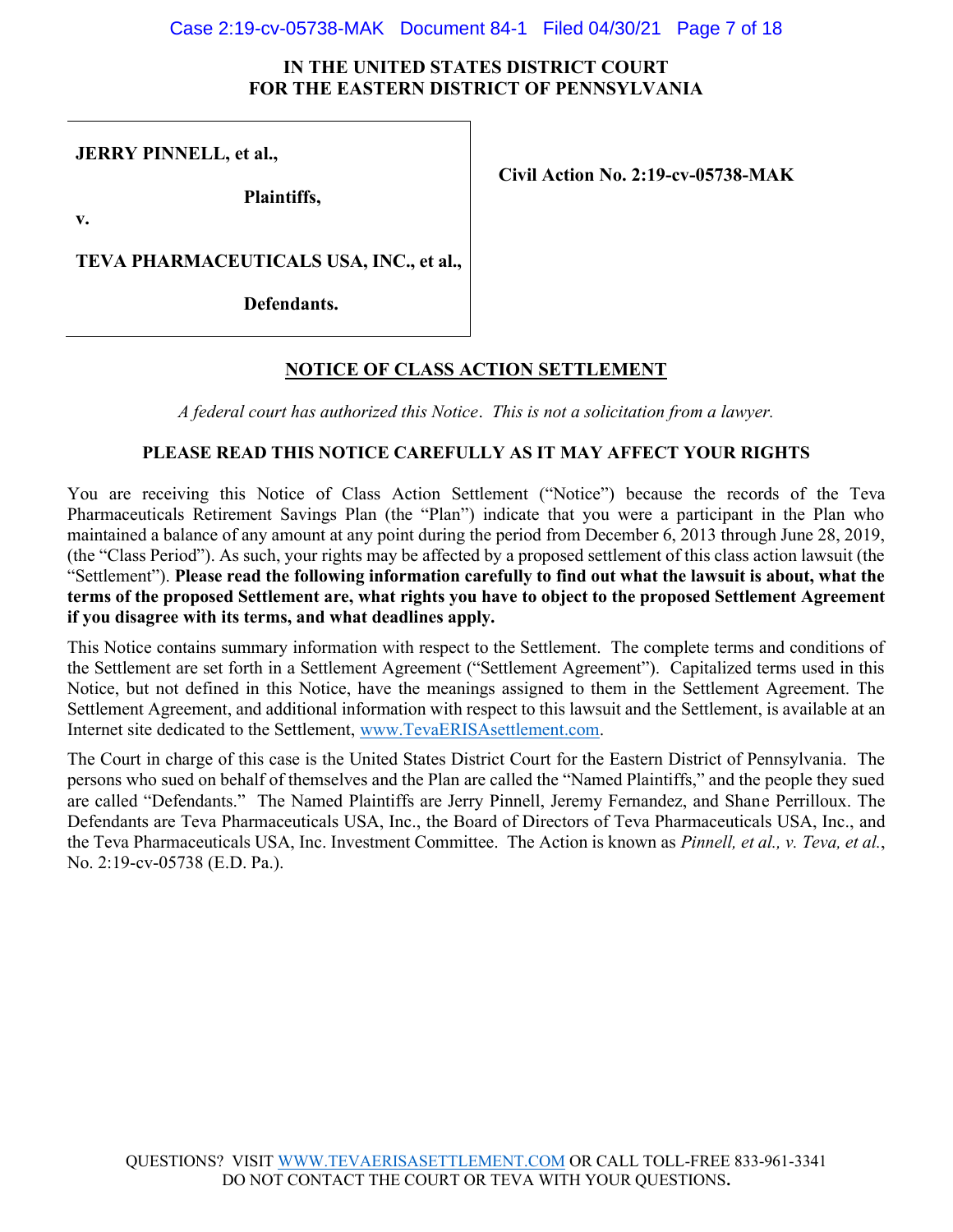| <b>YOU ARE NOT REQUIRED</b><br><b>TO FILE A CLAIM IF YOU</b><br><b>ARE ENTITLED TO A</b><br><b>PAYMENT UNDER THE</b><br><b>SETTLEMENT</b><br><b>AGREEMENT.</b> | If the Settlement is approved by the Court and you are a member of the<br>Settlement Class, you will not need to file a claim in order to receive a<br>Settlement payment if you are entitled to receive a payment under the<br>Settlement Agreement.                                                                                                                                                                                                                                                                                                                                                             |
|----------------------------------------------------------------------------------------------------------------------------------------------------------------|-------------------------------------------------------------------------------------------------------------------------------------------------------------------------------------------------------------------------------------------------------------------------------------------------------------------------------------------------------------------------------------------------------------------------------------------------------------------------------------------------------------------------------------------------------------------------------------------------------------------|
| <b>HOW SETTLEMENT</b><br><b>PAYMENTS WILL BE</b><br><b>DISTRIBUTED.</b>                                                                                        | If you are currently participating or have an account balance in the Plan and<br>are a Settlement Class member, any share of the Net Settlement Amount to<br>which you are entitled will be deposited into your Plan account. If you are a<br>Former Participant <i>(i.e., no longer a participant in the Plan)</i> and are a<br>Settlement Class member, such funds shall be paid directly to you by the<br>Settlement Administrator.                                                                                                                                                                            |
| <b>YOU MAY OBJECT TO</b><br><b>THE SETTLEMENT BY</b><br><b>APRIL 12, 2021.</b>                                                                                 | If you wish to object to any part of the Settlement, you may (as discussed<br>below) write to the Court and the attorneys for the Parties about why<br>you object to the Settlement.                                                                                                                                                                                                                                                                                                                                                                                                                              |
| <b>YOU MAY PARTICIPATE</b><br><b>IN THE FAIRNESS</b><br><b>HEARING TO BE HELD ON</b><br>MAY 3, 2021 AT 9:30 A.M.                                               | If you submit a written objection to the Settlement to the Court and counsel<br>before the Court-approved deadline, you may (but do not have to) participate<br>in the Fairness Hearing about the Settlement and present your objections to<br>the Court. You may participate in the Fairness Hearing even if you do not<br>file a written objection, but you will only be allowed to speak at the Fairness<br>Hearing if you file or submit a written objection in advance of the Fairness<br>Hearing AND you file a Notice of Intention To Appear, as described in the<br>answer to Question 16 in this Notice. |

**YOUR LEGAL RIGHTS AND OPTIONS UNDER THE SETTLEMENT**

- These rights and options**—and the deadlines to exercise them**—are explained in this Notice.
- The Court still has to decide whether to approve the Settlement. Payments will be made only if the Court approves the Settlement and that approval is upheld in the event of any appeal.

Further information regarding this litigation and this Notice may be obtained by contacting the following Class Counsel:

Mark K. Gyandoh CAPOZZI ADLER. P.C. 312 Old Lancaster Road Merion Station, PA 19066 Telephone: (610) 890-0200 Facsimile: (717) 233-4103

Class Counsel has established a toll-free phone number to receive your comments and questions: 833-961-3341. You may also send an email to settlement@CapozziAdler.com. You should contact Class Counsel with any questions regarding this Settlement, not the Court, Teva, or counsel for the Defendants.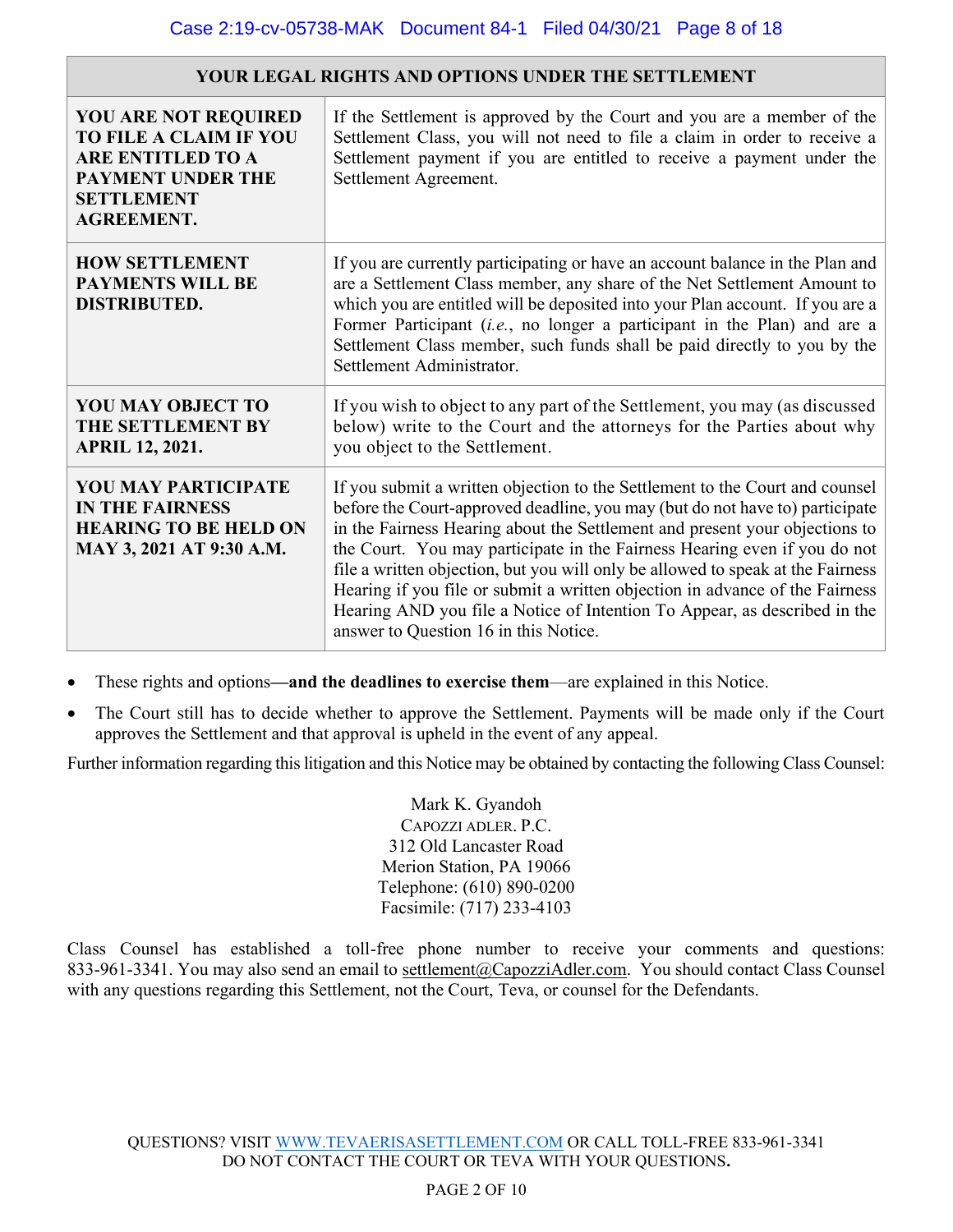# **WHAT THIS NOTICE CONTAINS**

| 1.                               |                                                                               |     |
|----------------------------------|-------------------------------------------------------------------------------|-----|
| $\overline{2}$ .                 |                                                                               |     |
| 3.                               |                                                                               |     |
| 4                                |                                                                               |     |
| $5_{-}$                          |                                                                               |     |
|                                  |                                                                               |     |
| 6.                               |                                                                               |     |
| $7_{\scriptscriptstyle{\ddots}}$ |                                                                               |     |
| 8.                               |                                                                               |     |
| 9                                |                                                                               |     |
| 10.                              |                                                                               |     |
|                                  |                                                                               |     |
| 11.                              |                                                                               |     |
| 12.                              |                                                                               |     |
| 13.                              |                                                                               |     |
|                                  | THE FAIRNESS HEARING <b>CONSERVENT BETWEE</b> PLACES AND THE FAIRNESS HEARING |     |
| 14.                              | WHEN AND WHERE WILL THE COURT DECIDE WHETHER TO APPROVE THE                   |     |
| 15.                              |                                                                               |     |
| 16.                              |                                                                               |     |
|                                  |                                                                               |     |
| 17.                              |                                                                               |     |
|                                  |                                                                               |     |
| 18.                              |                                                                               | .10 |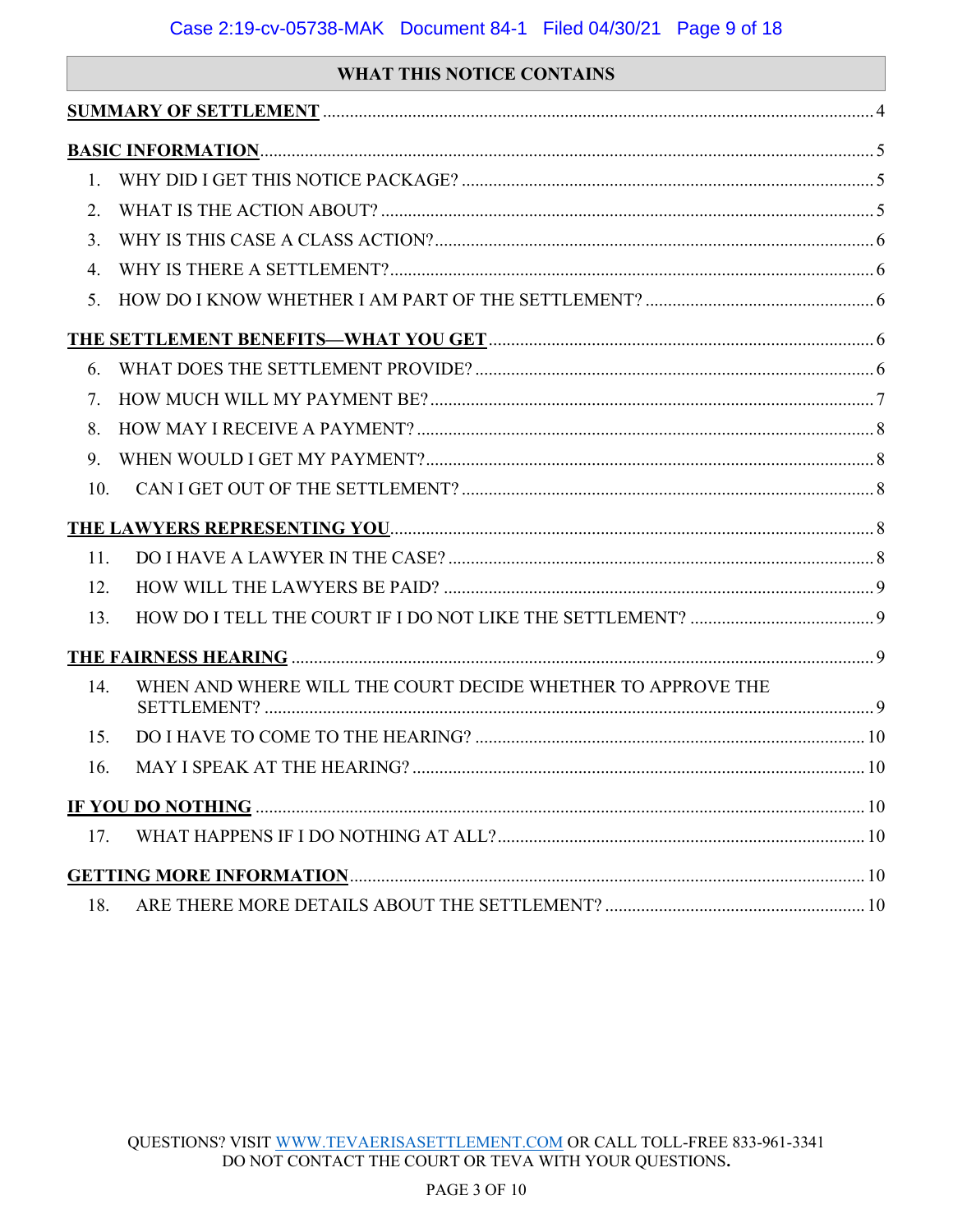## **SUMMARY OF SETTLEMENT**

This litigation (the "Action") is a class action in which Named Plaintiffs Jerry Pinnell, Jeremy Fernandez, and Shane Perrilloux allege that the Defendants breached fiduciary duties owed to the participants in and beneficiaries of the Plan under ERISA by, among other things, failing to attempt to reduce the Plan's expenses and selecting for the Plan individual investment options that purportedly charged excessive fees compared to "similar" investment options available to the Plan. A copy of the Complaint as well as other documents filed in the Action are available at www.TevaERISAsettlement.com or from Class Counsel. Defendants have denied and continue to deny all of the claims and allegations in the Action and deny any liability or wrongful conduct of any kind.

A Settlement Fund consisting of \$2,550,000.00 (two million, five hundred fifty thousand U.S. dollars) in cash (the "Gross Settlement Amount") is being established in the Action. The Gross Settlement Amount will be deposited into an escrow account, and the Gross Settlement Amount, together with any interest earned, will constitute the Settlement Fund. Payment of any taxes, approved attorneys' fees and litigation expenses and payment of Case Contribution Awards to the Named Plaintiffs, and costs of administering the Settlement will be paid out of the Settlement Fund. After the payment of such fees, expenses, and awards, the amount that remains will constitute the Net Settlement Amount. The Net Settlement Amount will be allocated to Settlement Class members according to a Plan of Allocation to be approved by the Court.

# **STATEMENT OF POTENTIAL OUTCOME OF THE ACTION**

Defendants strongly dispute the claims asserted in the Action and deny that they ever engaged in any wrongdoing, violation of law or breach of duty. Further, Named Plaintiffs would face an uncertain outcome if the Action were to continue. Although the Court denied Defendants' motion to dismiss the Action, this case was far from over. Prior to settling, two motions were pending before the Court: Plaintiffs' motion for class certification and Defendants' motion for partial summary judgment. An unfavorable ruling for Plaintiffs on either of the two motions would have severely diminished the value of this Action. Additionally, the Parties had yet to engage in expert discovery regarding the merits of the Action. Absent settlement, Defendants would present evidence that they reasonably and prudently managed the Plan's investment options and fees and fulfilled all of their fiduciary obligations. As a result, continued litigation could result in a judgment in favor of the Defendants and against the Named Plaintiffs and Class. Even if the Named Plaintiffs and Class prevailed, they might recover a judgment greater or less than the benefits obtained as part of the Settlement, or no recovery at all.

The Named Plaintiffs and the Defendants disagree on liability and do not agree on the amount that would be recoverable even if the Named Plaintiffs were to prevail at trial. The Defendants deny all claims and contentions by the Named Plaintiffs. The Defendants deny that they are liable to the Settlement Class and that the Settlement Class or the Plan has suffered any damages for which the Defendants could be held legally responsible. Having considered the uncertainty, costs and risks inherent in any litigation, particularly in a complex case such as this, the Named Plaintiffs and Defendants have concluded that it is desirable that the Action be fully and finally settled on the terms and conditions set forth in the Settlement Agreement.

# **STATEMENT OF ATTORNEYS' FEES AND EXPENSES SOUGHT IN THE ACTION**

Class Counsel will apply to the Court for an order awarding attorneys' fees not in excess of thirty-three and one third percent (33 1/3%) of the Settlement Amount (a maximum amount of \$850,000.00), plus reimbursement of expenses. Any amount awarded will be paid from the Settlement Fund. Defendants have no responsibility for payment of such fees and expenses.

# **WHAT WILL THE NAMED PLAINTIFFS GET?**

The Named Plaintiffs will share in the allocation of the Net Settlement Amount on the same basis as all other members of the Settlement Class. In addition, the Named Plaintiffs will ask the Court to award up to \$15,000 to each of the Named Plaintiffs as Case Contribution Awards for their participation in the Action and representation of the Settlement Class. Any such awards will be paid solely from the Settlement Fund.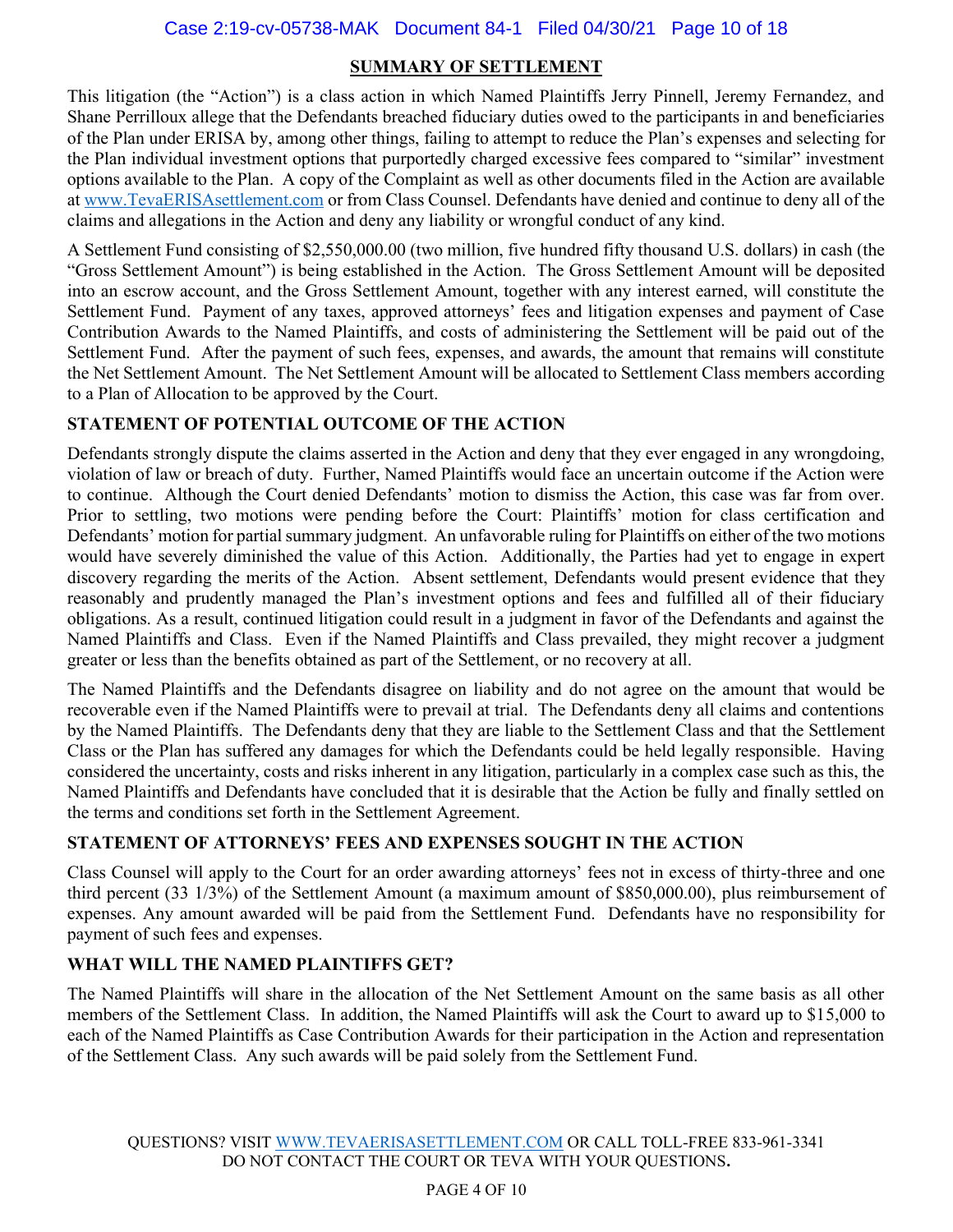# **BASIC INFORMATION**

# **1. WHY DID I GET THIS NOTICE PACKAGE?**

You or someone in your family may have been a participant in or a beneficiary of the Plan during **the period from December 6, 2013 to June 28, 2019**, during which time your Plan account included investments in any of the Plan's investment options.

The Court directed that this Notice be sent to you because if you fall within the definition of the Settlement Class, you have a right to know about the Settlement and the options available to you regarding the Settlement before the Court decides whether to approve the Settlement. If the Court approves the Settlement, and after any objections and appeals are resolved, the Net Settlement Amount will be distributed to the Settlement Class members according to a Court-approved Plan of Allocation described below. This Notice describes the Action, the Settlement, your legal rights, what benefits are available, who is eligible for them, and how to get them.

# **2. WHAT IS THE ACTION ABOUT?**

The Action claims that under the ERISA, the Defendants owed fiduciary duties of loyalty, care, and prudence to the Plan and that they violated those duties in connection with the selection and monitoring of the Plan's investment options. During the Class Period, participants in the Plan were able to allocate their account balances among various investment funds. Named Plaintiffs allege that because the Plan had nearly two billion dollars in assets, it had substantial bargaining power regarding the fees and expenses that were charged against participants' investments. Named Plaintiffs further allege that Defendants, however, did not try to reduce the Plan's expenses and selected for the Plan individual investment options that purportedly charged excessive fees compared to "similar" investment options available to the Plan. Additionally, Named Plaintiffs allege Defendants failed to prudently monitor the recordkeeping fees charged to Plan participants. Recordkeeping in simple terms refers to the suite of administrative services provided to retirement plan participants such as enrollment, implementing participants' investment selections, maintaining the plan website and call center, and providing individual account statements to participants.

#### **THE DEFENSES IN THE ACTION**

Defendants deny all of the claims and allegations made in the Action and deny that they ever engaged in any wrongful conduct. If the Action were to continue, Defendants would raise numerous defenses to liability, including:

Defendants did not engage in any of the allegedly improper conduct charged in the Complaint;

Defendants reasonably and prudently managed the Plan's investment options and fees and fulfilled all of their fiduciary obligations;

The Plan's investment options were and are reasonable, prudent, and sound investment options for Plan participants;

Even if a court were to determine that Defendants failed to discharge any duty under ERISA, any such breach of fiduciary duty did not cause the Plan or its participants to suffer any loss.

# **THE ACTION HAS BEEN AGGRESSIVELY LITIGATED**

Class Counsel has extensively investigated the allegations in the Action. Among other efforts, Class Counsel reviewed Plan-governing documents and materials, communications with Plan participants, U.S. Department of Labor filings, news articles and other publications, and other documents regarding the general and specific matters that were alleged in the original complaint filed on December 6, 2019 and the amended complaint filed on February 5, 2020. In the amended complaint (referred to here as the "Complaint"), Plaintiffs allege that Defendants breached the fiduciary duties of prudence and loyalty under ERISA by selecting for the Plan individual investment options that purportedly charged excessive fees compared to "similar" investment options available to the Plan. Plaintiffs also allege that Defendants allowed the Plan to pay excessive administrative expenses. This matter was set to go to trial on February 16, 2021. Over the last several months leading up to settlement, the Parties engaged in significant discovery, including the taking of the Named Plaintiffs' depositions and exchange of documents.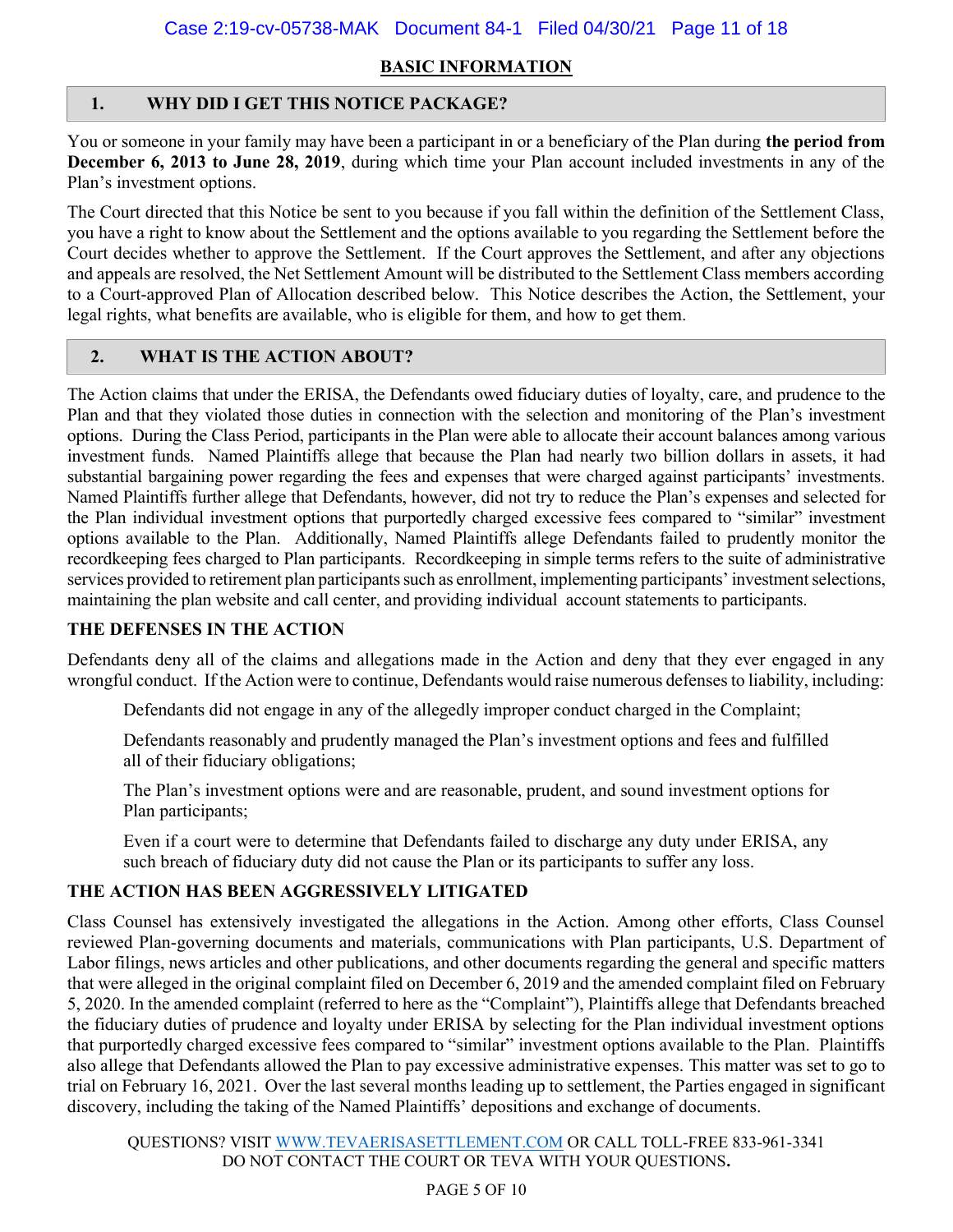#### **SETTLEMENT DISCUSSIONS**

On October 13, 2020, the Parties mediated the Action under the supervision of Hunter Hughes, Esq., a mediator experienced in ERISA and other complex class actions. During the full-day mediation, counsel for the Parties conducted extensive, arm's-length negotiations concerning a possible compromise and settlement of the Action, eventually resulting in the Parties agreeing to a proposed Settlement. The Parties subsequently negotiated the specific terms of the Settlement Agreement and related documents. On November 18, 2020, Named Plaintiffs filed a motion seeking preliminary approval of the Settlement as well as seeking related relief.

#### **3. WHY IS THIS CASE A CLASS ACTION?**

In a class action, one or more plaintiffs, called "class representatives" or "named plaintiffs," sue on behalf of people who have similar claims. All of these people who have similar claims collectively make up the "class" and are referred to individually as "class members." One case resolves the issues for all class members together. Because the conduct alleged in this Action is claimed to have affected a large group of people – participants in the Plan during the Class Period – in a similar way, the Named Plaintiffs filed this case as a class action.

#### **4. WHY IS THERE A SETTLEMENT?**

As in any litigation, all parties face an uncertain outcome. On the one hand, continuation of the case against the Defendants could result in a judgment greater than this Settlement. On the other hand, continuing the case could result in no recovery at all or in a recovery that is less than the amount of the Settlement. Based on these factors, the Named Plaintiffs and Class Counsel have concluded that the proposed Settlement is in the best interests of all Settlement Class members.

# **5. HOW DO I KNOW WHETHER I AM PART OF THE SETTLEMENT?**

You are a member of the Settlement Class if you have not previously released your legal claims against Teva pursuant to a Separation Agreement that covers the entirety of the Class Period in this case, and if you fall within the definition of the Settlement Class preliminarily approved by Judge Mark Kearney:

All persons who participated in the Plan at any time during the Class Period, including any Beneficiary of a deceased person who participated in the Plan at any time during the Class Period, and any Alternate Payee of a person subject to a Qualified Domestic Relations Order who participated in the Plan at any time during the Class Period. Excluded from the Settlement Class are Defendants and their beneficiaries.

If you are a member of the Settlement Class, the amount of money you will receive, if any, will depend upon the Plan of Allocation, described below.

#### **THE SETTLEMENT BENEFITS—WHAT YOU GET**

#### **6. WHAT DOES THE SETTLEMENT PROVIDE?**

Provided that the Settlement becomes Final, a Settlement Fund consisting of \$2,550,000 will be established in the Action. The amount of money that will be allocated among members of the Settlement Class, after the payment of any taxes and Court-approved costs, fees, and expenses, including attorneys' fees and expenses of Class Counsel, any Court-approved Case Contribution Awards to be paid to the Named Plaintiffs, and payment of expenses incurred in calculating the Settlement payments and administering the Settlement, is called the Net Settlement Amount. The Net Settlement Amount will not be known until these other amounts are quantified and deducted. The Net Settlement Amount will be allocated to members of the Settlement Class according to a Plan of Allocation to be approved by the Court. The Plan of Allocation describes how Settlement payments will be distributed to Settlement Class members who receive a payment.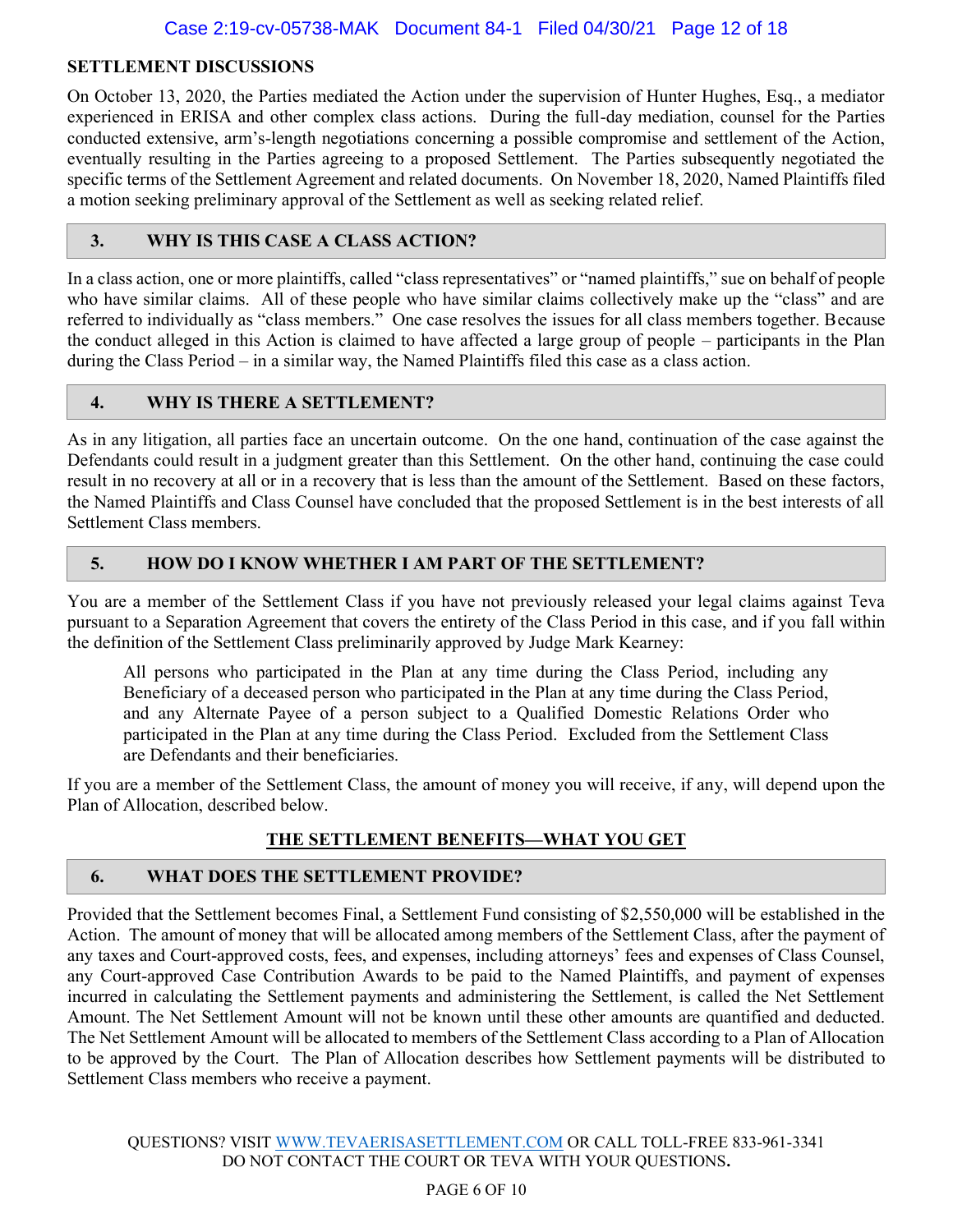#### Case 2:19-cv-05738-MAK Document 84-1 Filed 04/30/21 Page 13 of 18

If the Settlement is approved by the Court, all Settlement Class members and anyone claiming through them shall be deemed to fully release the Released Parties from Released Claims. The Released Parties are (a) Defendants; (b) Defendants' insurers, co-insurers, and reinsurers; (c) Defendants' direct and indirect past, present, and future affiliates, parents, subsidiaries, divisions, joint ventures, predecessors, successors, Successors In Interest, assigns, boards of trustees, boards of directors, officers, trustees, directors, partners, agents, managers, members, employees or heirs (including any individuals who serve or served in any of the foregoing capacities, such as members of the boards of trustees or boards of directors that are associated with any of Defendants' past, present, and future affiliates), and each Person that controls, is controlled by, or is under common control with them; (d) the Plan and the Plan's current and past fiduciaries, administrators, plan administrators, recordkeepers, service providers, consultants, attorneys, agents, insurers and parties-in-interest; and (e) Defendants' independent contractors, representatives, attorneys, administrators, insurers, fiduciaries, accountants, auditors, advisors, consultants, personal representatives, spouses, heirs, executors, administrators, associates, employee benefit plan fiduciaries (with the exception of the Independent Fiduciary), employee benefit plan administrators, service providers to the Plan (including their owners and employees), members of their immediate families, consultants, subcontractors, and all persons acting under, by, through, or in concert with any of them. Released Claims are defined in the Settlement Agreement and include all claims that were or could have been asserted in the Action, whether known or unknown. This means, for example, that Settlement Class members will not have the right to sue the Released Parties for failure to prudently select and monitor the Plan's investment options or fees, or related matters, that occurred during the Class Period.

The above description of the proposed Settlement is only a summary. The complete terms, including the definitions of the Released Parties and Released Claims, are set forth in the Settlement Agreement (including its exhibits), which may be obtained at a dedicated Settlement Internet site, www.TevaERISAsettlement.com or by contacting Class Counsel listed on Page 2 above.

#### **7. HOW MUCH WILL MY PAYMENT BE?**

Each Settlement Class member's share will be calculated according to a Court-approved Plan of Allocation by a third-party vendor ("Settlement Administrator") selected by Class Counsel. You are not required to calculate the amount you may be entitled to receive under the Settlement as the Settlement Administrator will do so under the Plan of Allocation. In general, your proportionate share of the Settlement will be calculated as follows:

- First, the Settlement Administrator will obtain balances for each Settlement Class member in their Plan accounts as of December 31, 2013, and at the end of each quarter during the Class Period (March 31, June 30, September 30, and December 31) up to and including March 31, 2019, with final data of as June 28, 2019. Each Class Member's account balances for each year of the Class Period based on the account balances as of these dates will be summed. This summed amount will be that Class Member's "Balance." With regard to this first step of the calculation, different data will be utilized for Class Members who signed Separation Agreements with Teva. For these Class Members, the Settlement Administrator will use the balances in the Class Member's Plan account beginning with the first date of the financial quarter following the quarter during which such Class Member entered into the Separation Agreement through the end of the Class Period.
- Second, the Balance for all Class Members will be summed.
- Third, each Class Member will receive a share of the Net Settlement Amount in proportion to the sum of that Class Member's Balance as compared to the sum of the Balance for all Class Members, i.e. where the numerator is the Class Member's Balance and the denominator is the sum of all Class Members' Balances.
- The amounts resulting from this initial calculation will be known as the Preliminary Entitlement Amount. Class Members who are entitled to a distribution of less than \$10.00 will receive a distribution of \$10.00 (the "De Minimis Amount") from the Net Settlement Amount. In other words, the Settlement Administrator shall progressively increase Class Members' awards falling below the De Minimis Amount until the lowest participating Class Member award is the De Minimis Amount, *i.e.* \$10.00. The resulting calculation shall be the Final Entitlement Amount for each Class Member. The sum of the Final Entitlement Amount for each Class Member will equal the dollar amount of the Net Settlement Amount.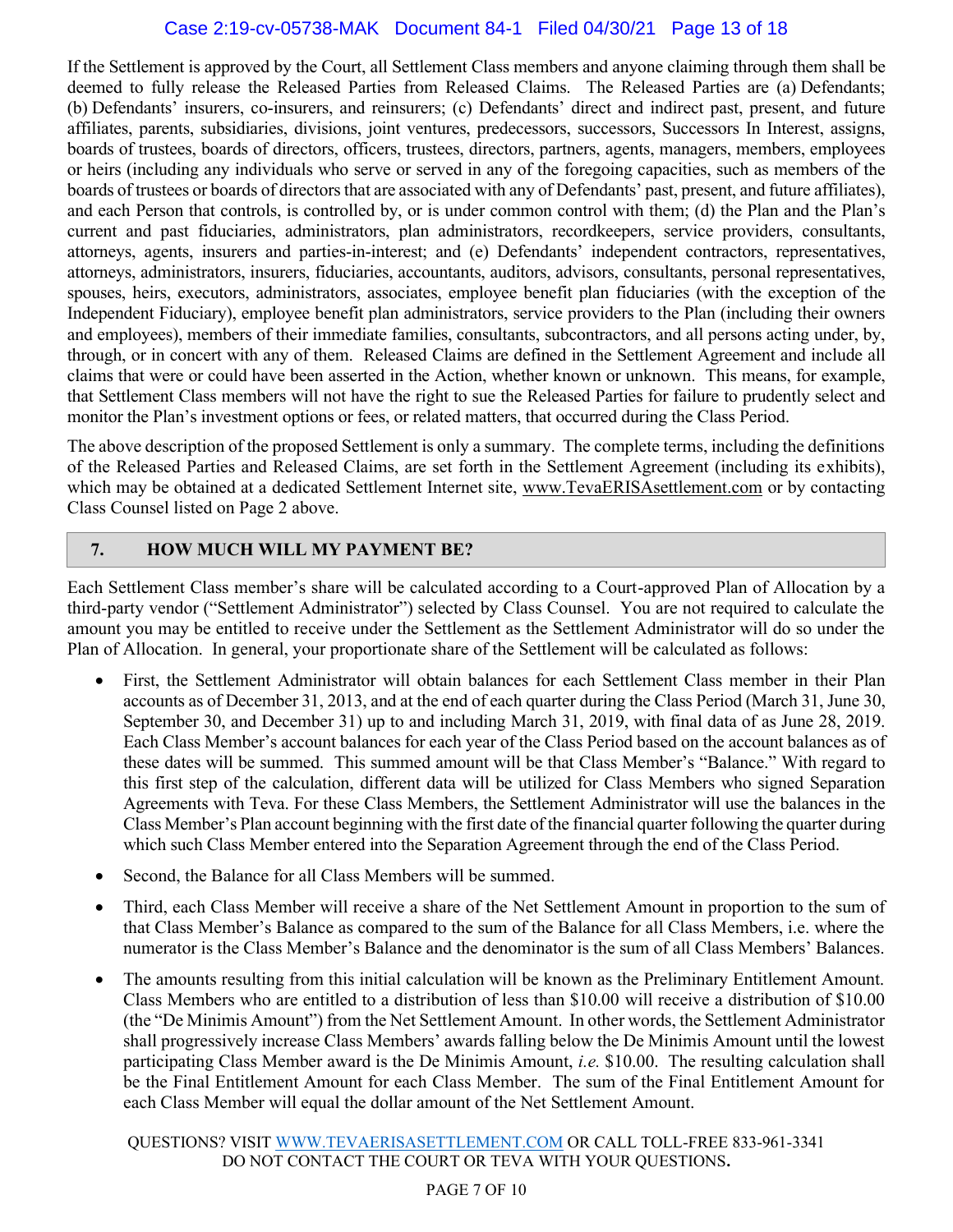**You will not be required to produce records that show your Plan activity**. If you are entitled to a share of the Settlement Fund, your share of the Settlement will be determined based on the Plan's records for your account. If you have questions regarding the allocation of the Net Settlement Amount, please contact Class Counsel listed on Page 2 above.

# **8. HOW MAY I RECEIVE A PAYMENT?**

You do not need to file a claim. The Entitlement Amount for Settlement Class members with an Active Account (an account with a positive balance) as of September 30, 2020, will be paid into the Plan. Former Participants will be paid directly by the settlement administrator by check. All such payments are intended by the Settlement Class to be "restorative payments" in accordance with Internal Revenue Service Revenue Ruling 2002-45. Checks issued to Former Participants pursuant to this paragraph shall be valid for 180 days from the date of issue. If you are a former Plan participant and have not provided the Plan with your current address, please contact Class Counsel listed on Page 2 above. Each Class Member who receives a payment under this Settlement Agreement shall be fully and ultimately responsible for payment of any and all federal, state, or local taxes resulting from or attributable to the payment received by such person.

# **9. WHEN WOULD I GET MY PAYMENT?**

The Settlement cannot be completed unless and until several events occur. These events include final approval of the Settlement by the Court, approval of the Settlement by an independent fiduciary to the Plan, transfer of the Net Settlement Amount to the Plan, and calculation of the amount of the Settlement owed to each Settlement Class member. If objections are made to the Settlement or appeals are taken by objectors who oppose the approval of the Settlement, this process may take a long time to complete, possibly several years.

#### **There will be no payments if the Settlement Agreement is terminated.**

The Settlement Agreement may be terminated for several reasons, including if (1) the Court does not approve, or materially modifies the Settlement Agreement, or (2) the Court approves the Settlement Agreement but the approval is reversed or materially modified by an appellate court. If the Settlement Agreement is terminated, the Action will proceed again as if the Settlement Agreement had not been entered into. The Settlement is not conditioned upon the Court's approval of attorneys' fees or the reimbursement of expenses/costs sought by Class Counsel, the Case Contribution Awards sought by the Named Plaintiffs, or any appeals solely related thereto.

# **10. CAN I GET OUT OF THE SETTLEMENT?**

**You do not have the right to exclude yourself from the Settlement**. The Settlement Agreement provides for certification of the Settlement Class as a non-opt-out class action under Federal Rule of Civil Procedure 23(b)(1), and the Court has preliminarily determined that the requirements of that rule have been satisfied. Thus, it is not possible for any Settlement Class members to exclude themselves from the Settlement. As a Settlement Class member, you will be bound by any judgments or orders that are entered in the Action for all claims that were or could have been asserted in the Action or are otherwise released under the Settlement.

Although you cannot opt out of the Settlement, you can object to the Settlement and ask the Court not to approve it. For more information on how to object to the Settlement, see the answer to Question 13 below.

#### **THE LAWYERS REPRESENTING YOU**

# **11. DO I HAVE A LAWYER IN THE CASE?**

The Court has preliminarily appointed the law firm of Capozzi Adler, P.C. as Class Counsel for the Named Plaintiffs in the Action. You will not be charged directly by these lawyers. If you want to be represented by your own lawyer, you may hire one at your own expense.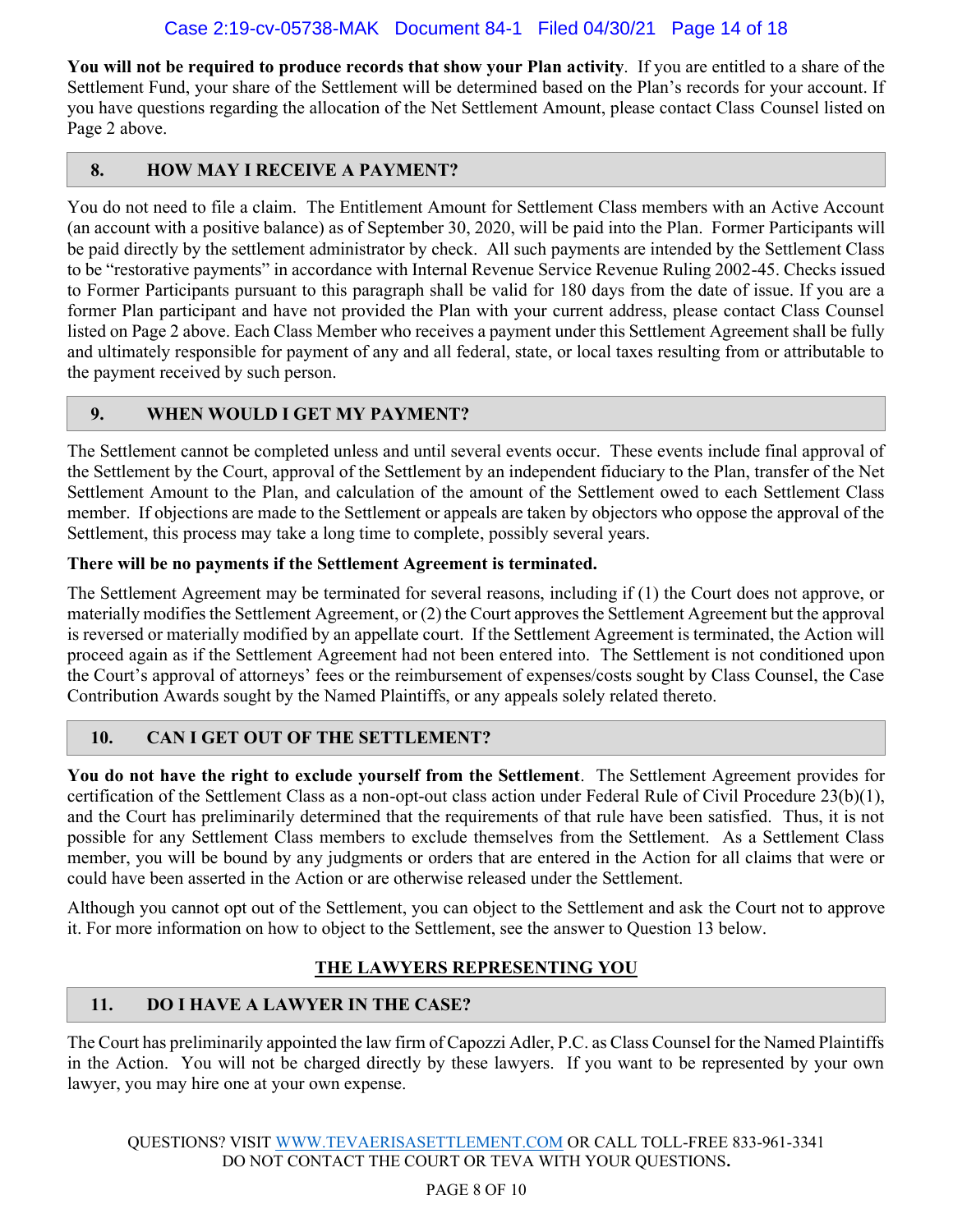# **12. HOW WILL THE LAWYERS BE PAID?**

Class Counsel will file a motion for the award of attorneys' fees of not more than one third (33 1/3%) of the Settlement Amount, plus reimbursement of expenses incurred in connection with the prosecution of the Action not to exceed \$50,000. This motion will be considered at the Fairness Hearing described below.

#### **OBJECTING TO THE ATTORNEYS' FEES**

By following the procedures described in the answer to Question 13, you can tell the Court that you do not agree with the fees and expenses the attorneys intend to seek and ask the Court to deny their motion or limit the award.

## **13. HOW DO I TELL THE COURT IF I DO NOT LIKE THE SETTLEMENT?**

If you are a Settlement Class Member, you can object to the Settlement if you do not like any part of it. You can give reasons why you think the Court should not approve it. To object, you must send a letter or other writing saying that you object to the Settlement in *Pinnell, et al, v. Teva Pharmaceuticals USA, Inc., et al.*, No. 2:19-cv-05738 (E.D. Pa.). Be sure to include your name, address, telephone number, signature, and a full explanation of all the reasons why you object to the Settlement. Your objection must be received by the Court **no later than April 12, 2021. You may send your objection for filing by e-mail, preferably in PDF format, to PAED\_DOCUMENTS@paed.uscourts.gov. You may also file your objection by mail. To do so, you should send your objection to**:

> Clerk of the Court United States District Court, Eastern District of Pennsylvania James A. Byrne United States Courthouse 601 Market Street Philadelphia, PA 19106

The objection must refer prominently to this case name: *Pinnell, et al, v. Teva Pharmaceuticals USA, Inc., et al.*, No. 2:19-cv-05738 (E.D. Pa.).

A copy of your objection must also be provided to Class Counsel and Defense Counsel by email to settlement@CapozziAdler.com or to the following respective addresses for Class and Defense Counsel:

Class Counsel

Mark K. Gyandoh Capozzi Adler, P.C. 312 Old Lancaster Rd Merion Station, Pennsylvania 19066 Defense Counsel

Deborah S. Davidson Morgan, Lewis & Bockius, LLP 77 Wacker Drive, Fifth Floor Chicago, IL 60601

#### **THE FAIRNESS HEARING**

The Court will hold a Fairness Hearing to decide whether to approve the Settlement as fair, reasonable, and adequate. You may participate in the Fairness Hearing, **which may be held telephonically or by video conference,** and you may ask to speak, but you do not have to participate in the Fairness Hearing to have your objection considered. **It is your obligation to ensure that your written objection is filed with the Court by no later than April 12, 2021.**

# **14. WHEN AND WHERE WILL THE COURT DECIDE WHETHER TO APPROVE THE SETTLEMENT?**

The Court will hold the Fairness Hearing at 9:30 a.m. on May 3, 2021, at the United States District Court for the Eastern District of Pennsylvania, James A. Byrne United States Courthouse, 601 Market Street, Philadelphia, PA 19106 before the Hon. Mark A. Kearney, or such other courtroom as the Court may designate. **The Court may adjourn the Fairness Hearing without further notice to the Settlement Class and also may schedule the hearing to be done by telephone or video conference. If you wish to participate you should confirm the date**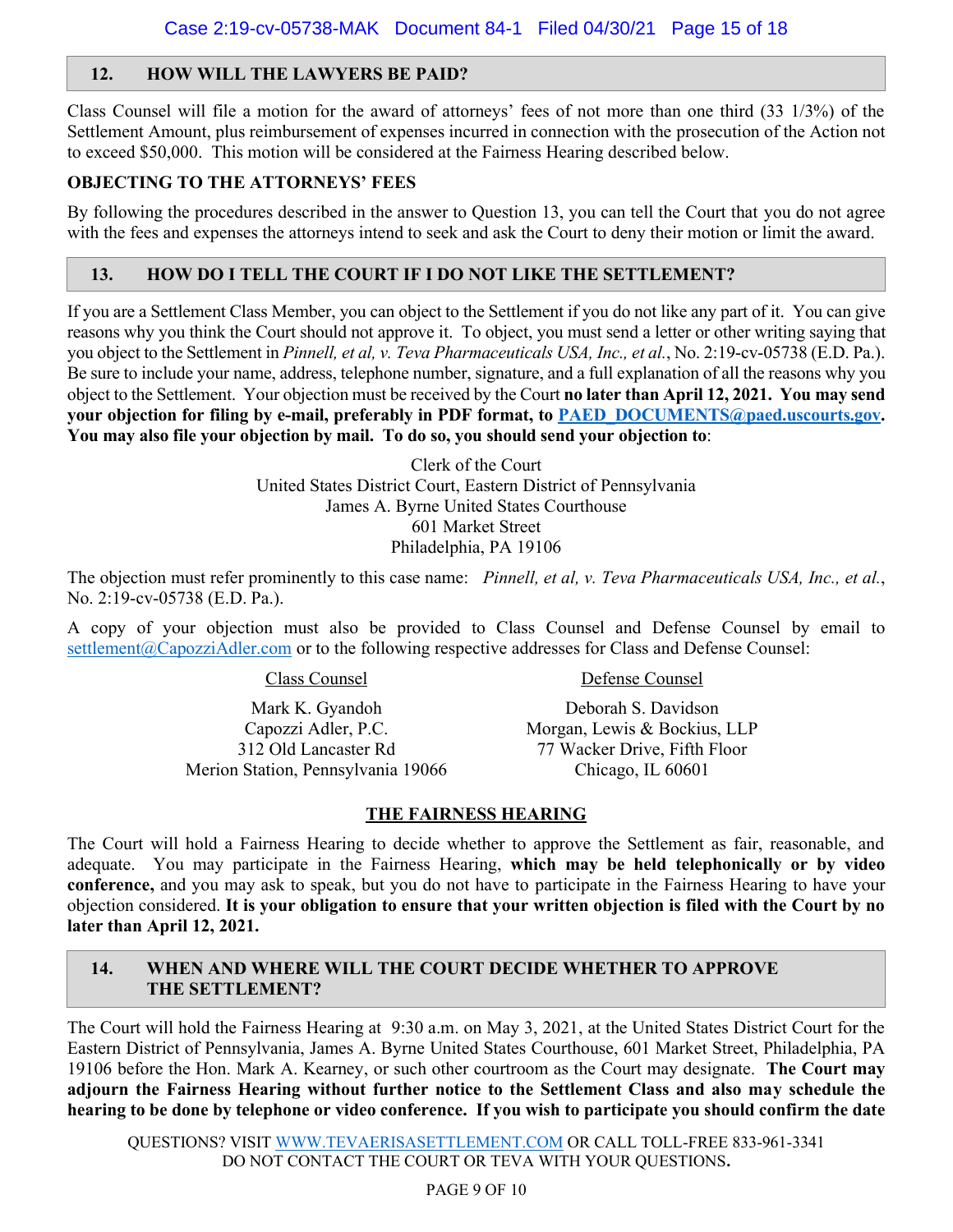**and time of the Fairness Hearing with Class Counsel or check the settlement website before doing so.** At that hearing, the Court will consider whether the Settlement is fair, reasonable, and adequate. If there are objections, the Court will consider them. The Court will also rule on the motions for attorneys' fees and reimbursement of expenses and for Case Contribution Awards for the Named Plaintiffs. The Parties do not know how long these decisions will take or whether appeals will be filed.

# **15. DO I HAVE TO PARTICIPATE IN THE HEARING?**

No, but you are welcome to do so. If you file an objection, you do not have to participate in the Fairness Hearing to talk about it. As long as you mailed your written objection on time, it will be before the Court when the Court considers whether to approve the Settlement. You also may pay your own lawyer to participate in the Fairness Hearing, but such participation is also not necessary.

# **16. MAY I SPEAK AT THE HEARING?**

If you submit a written objection to the Settlement to the Court and counsel before the Court-approved deadline, you may (but do not have to) participate in the Fairness Hearing and present your objections to the Court. You may participate in the Fairness Hearing even if you do not file a written objection, but you will only be allowed to speak at the Fairness Hearing if you file a written objection in advance of the Fairness Hearing AND you file a Notice of Intention To Participate, as described in this paragraph.To do so, you must file with the Court a letter or other paper called a "Notice of Intention To Participate in Fairness Hearing in *Pinnell, et al, v. Teva Pharmaceuticals USA, Inc., et al.*, No. 2:19-cv-05738 (E.D. Pa.)." Be sure to include your name, address, telephone number, and your signature. Your Notice of Intention To Participate must be received by the attorneys listed in the answer to Question 13 above, no later than **April 27, 2021**, and must be filed with the Clerk of the Court at the address listed in the answer to Question 13.

# **IF YOU DO NOTHING**

# **17. WHAT HAPPENS IF I DO NOTHING AT ALL?**

If you do nothing and you are a Settlement Class member, you will participate in the Settlement of the Action as described above in this Notice.

# **GETTING MORE INFORMATION**

#### **18. ARE THERE MORE DETAILS ABOUT THE SETTLEMENT?**

Yes. This Notice summarizes the proposed Settlement. The complete terms are set forth in the Settlement Agreement. You may obtain a copy of the Settlement Agreement by making a written request to Class Counsel listed on Page 2 above. Copies may also be obtained at a dedicated Settlement website, www.TevaERISAsettlement.com, by calling the toll-free number, 833-961-3341, or by sending an email to Settlement@CapozziAdler.com. You are encouraged to read the complete Settlement Agreement.

# **DO NOT CONTACT THE COURT, THE CLERK'S OFFICE, THE COMPANY, OR DEFENDANTS REGARDING THIS NOTICE. THEY WILL NOT BE ABLE TO ANSWER YOUR QUESTIONS.**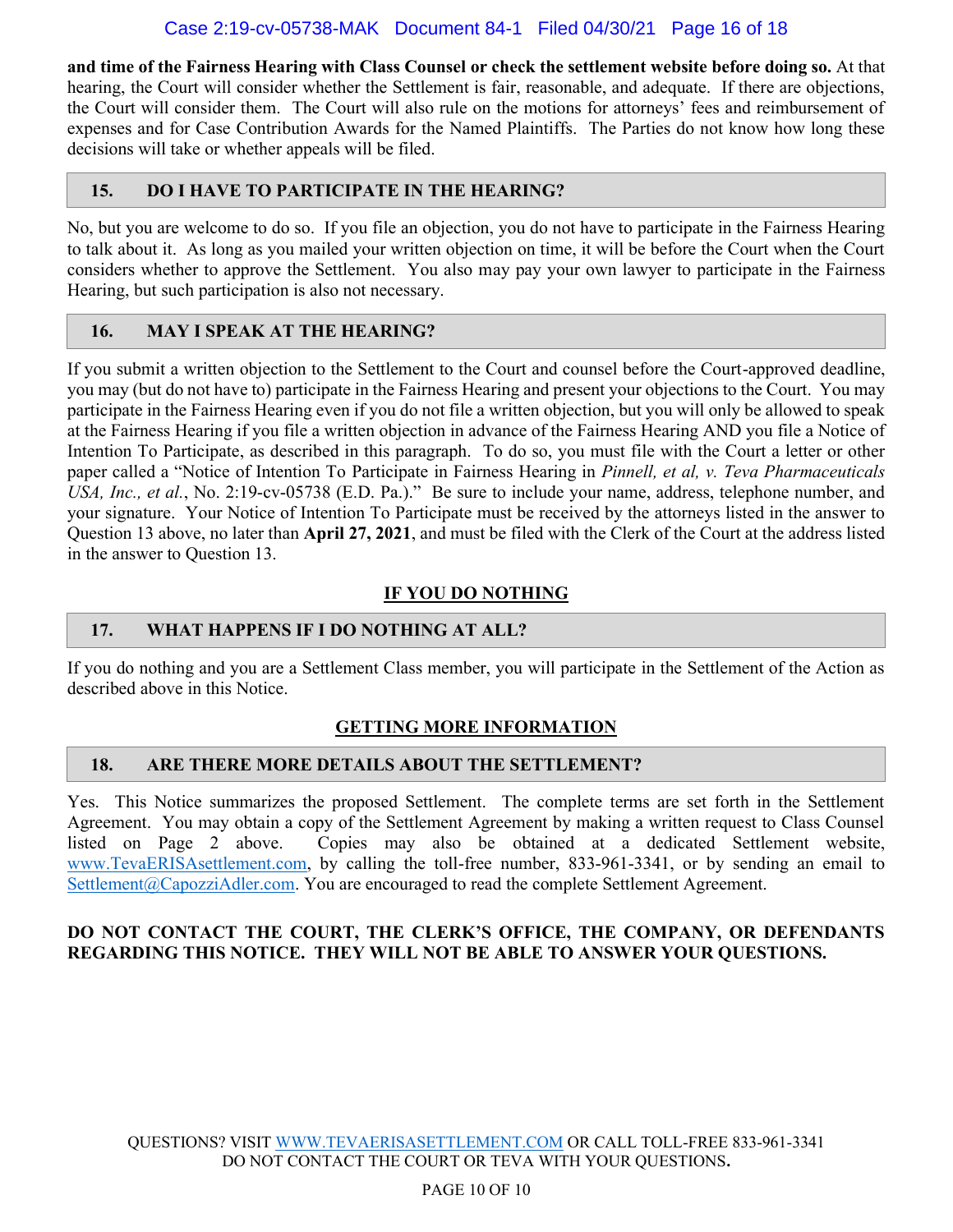# **EXHIBIT B**